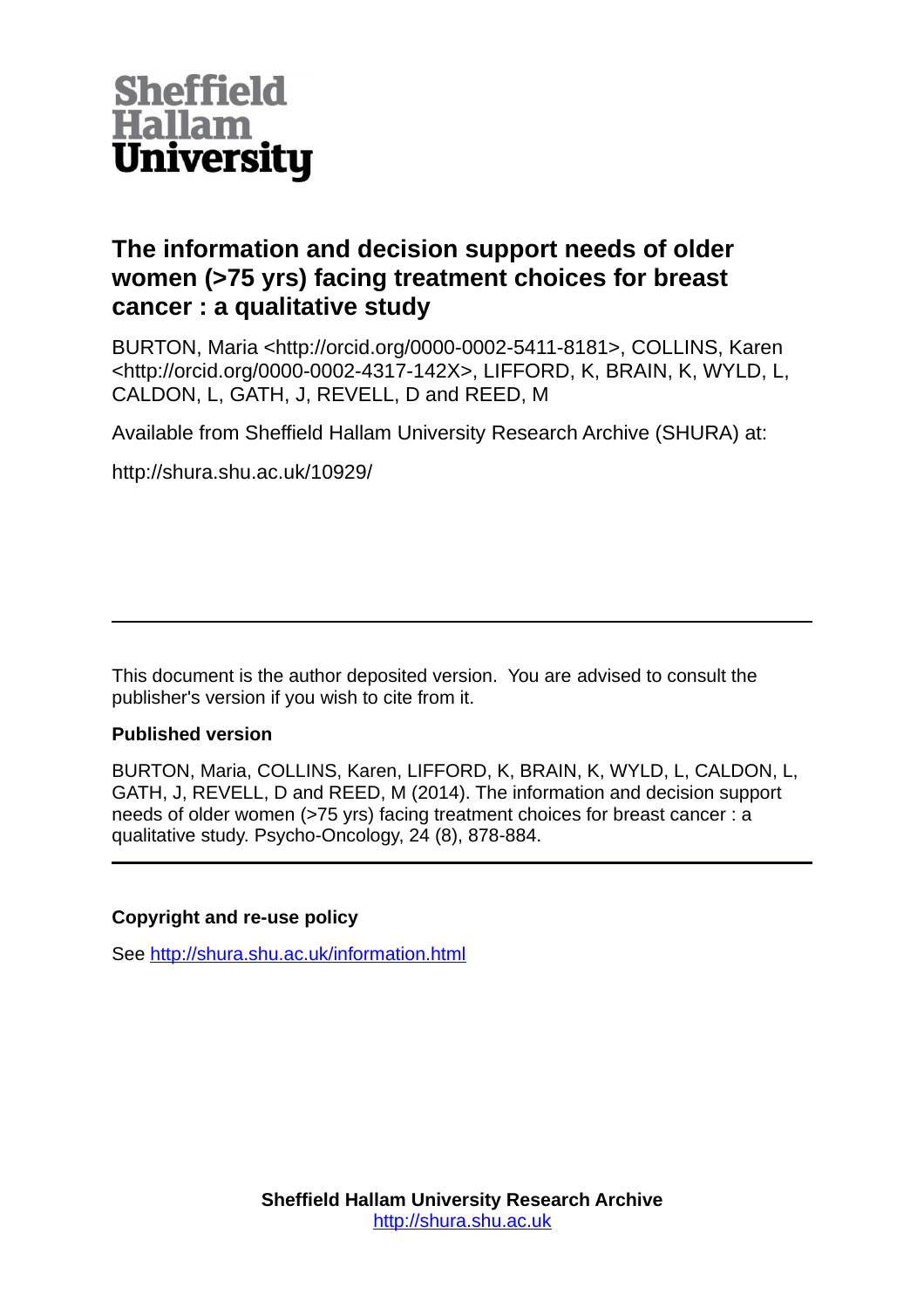**Title:** The information and decision support needs of older women(>75 yrs) facing treatment choices for breast cancer: a qualitative study

**Authors:** Maria Burton, Karen Anna Collins, Kate Joanna Lifford, Kate Brain, Lynda Wyld, L. Caldon, Jacqui Gath, Deirdre Revell and Malcolm William Reed

Accepted by: Psycho-Oncology 2014

### **Background**

Breast cancer affects 13,000 UK women over age 70 annually and causes the deaths of 6,733 per year [1]. Patients over 70 years of age have seen less than half of the reduction in breast cancer mortality compared to younger women [2].

The standard care for early breast cancer is surgery [3]. However, some older women may be judged too frail or ill to tolerate surgery and may be offered primary endocrine therapy (PET) for oestrogen receptor (ER) positive breast cancer. This is the use of anti-oestrogen tablets, omitting surgery altogether. Approximately 40% of women in the UK, over the age of 70, are treated with PET [4]. Randomised trials have shown that PET has equivalent overall survival rates when compared to surgery (and adjuvant endocrine therapy), although rates of local disease control are inferior and therefore appropriate patient selection is important [5,6].

No guidelines are available to aid clinician or patient choice between surgery and PET in the treatment of older women. The decision is therefore both medically complex and potentially sensitive as it may involve discussion of life expectancy and trade offs of reduced cancer control in return for reduced surgical morbidity (pain, disfigurement, etc.).

There is some published research regarding the information needs of older women with breast cancer. The most important include the likelihood of cure and the risk of metastatic spread [7,8,9,] regardless of patient age. Additionally older women request age-specific treatment and prognostic information [10,11].

Presenting complex material to people who have limited knowledge and possibly declining cognitive function is a challenge. Poor health literacy, reduced word and numeracy fluency [12] and comprehension of written information [13], impaired hearing and eyesight may impact on an older person's ability to access and assimilate information. This in turn may affect their ability to make an informed treatment decision [14]. Two studies have reported that older women undergoing cancer treatment want information in the form of booklets with brief explanations of the risks and benefits of treatment which include clear diagrams and are free of medical terminology [10,15].

There is limited evidence of the preferences for treatment decision making in older women with breast cancer [16,17]. There is a trend for older patients to prefer their clinician to make the final treatment decision and this trend increases with age [18, 19].

A previous study [20] indicated that older women faced with a choice of surgery or PET for the treatment of breast cancer relied heavily on the health care professionals (HCPs) for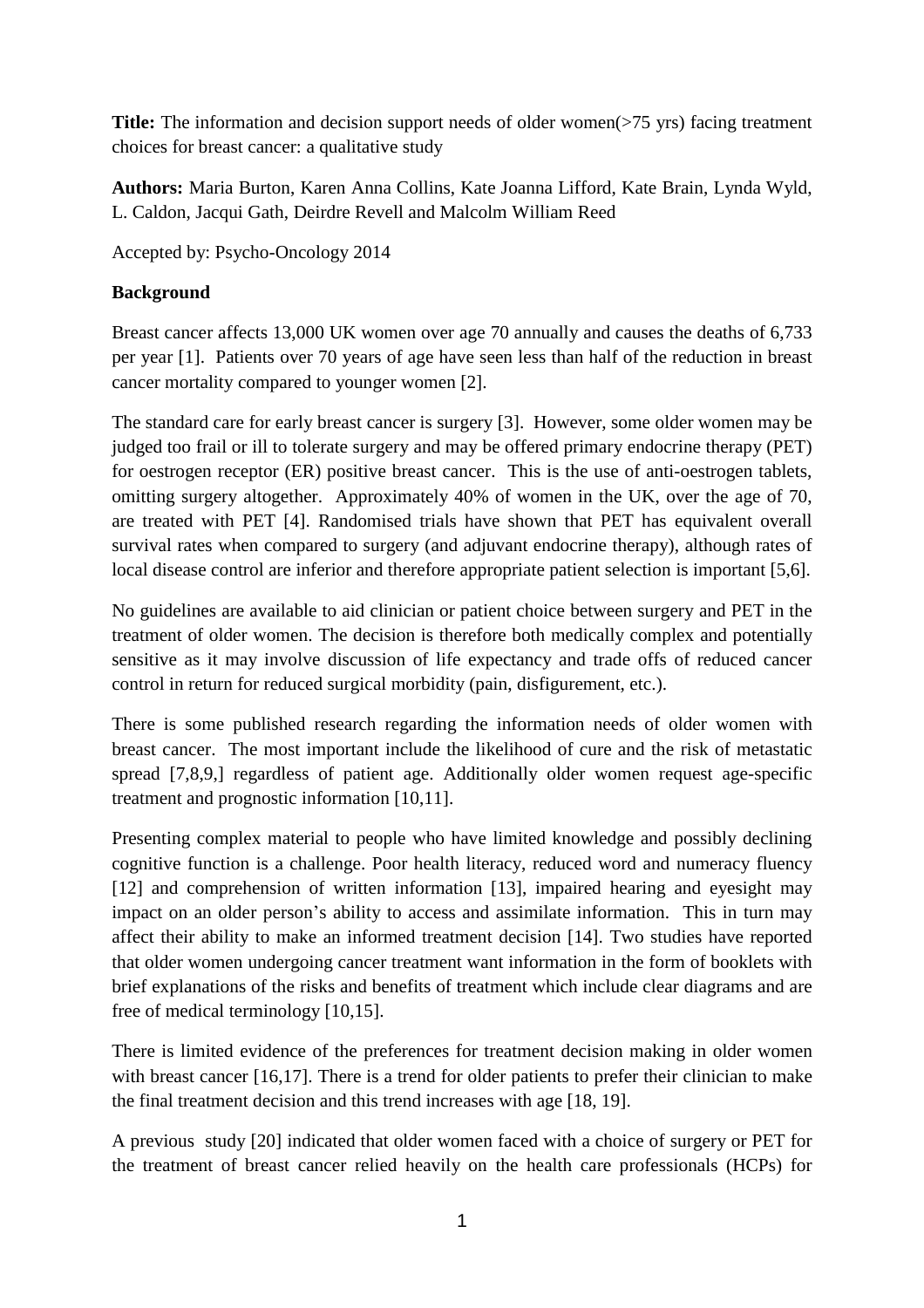treatment information and reported listening for hints from the medical team to detect what treatment was being suggested. The main concerns were disfigurement, the impact on their independence following surgery and a general fear of hospitals and operations. These women demonstrated complete trust in the HCPs recommendations which is likely to be a product of the paternalistic view this generation have of the health service.

Although just under half of older women  $(>70$  years) in the UK are treated with PET [4] there are few resources to aid in making a choice between surgery or PET. Breast Cancer Care, a charity devoted to patient information has no guidance on this choice for older women [\(http://www.breastcancercare.org.uk/\)](http://www.breastcancercare.org.uk/). Similarly there are no specific NHS leaflets with information for older women faced with a choice of surgery or PET.

The following multicentre UK study aimed to determine the information needs and preferences for this age group of women relating to the choice between surgery and PET. The ultimate aim being to use this evidence to develop decision support for this underserved group.

## Methods

Research ethics approval was obtained from the National Research Ethics Service (12/LO/1722) and research governance approval from 5 UK hospitals. Women were eligible if they were  $\geq$  75 years, (the lower age at which PET is predominantly used), had been diagnosed with invasive breast cancer in the preceding 60 months and offered an initial treatment choice between PET and surgery (documented in the medical records). Eligible women were invited to take part in semi-structured interviews either when attending clinics or by letter. An interview topic guide was developed from the literature with input from members of the North Trent Cancer Network Consumer Research Panel [21]. Topics included: sources of information they used, desired or would have preferred, factors that influenced their treatment choice, how and who made the treatment decision and their views on computers/the internet/CDs & DVDs in information gathering.

Informed written consent was obtained from all participants. The interviews were digitallyrecorded and transcribed verbatim. The Framework approach was used to analyse interview data [22]. Framework analysis involves five steps, familiarisation, theme development, indexing, charting and interpretation analysis and was independently performed by two experienced qualitative researchers (MB/KC) with supplemental analysis by two patient representatives (both former breast cancer patients and members of a recognised patient group (23). Recruitment ceased once data saturation had occurred.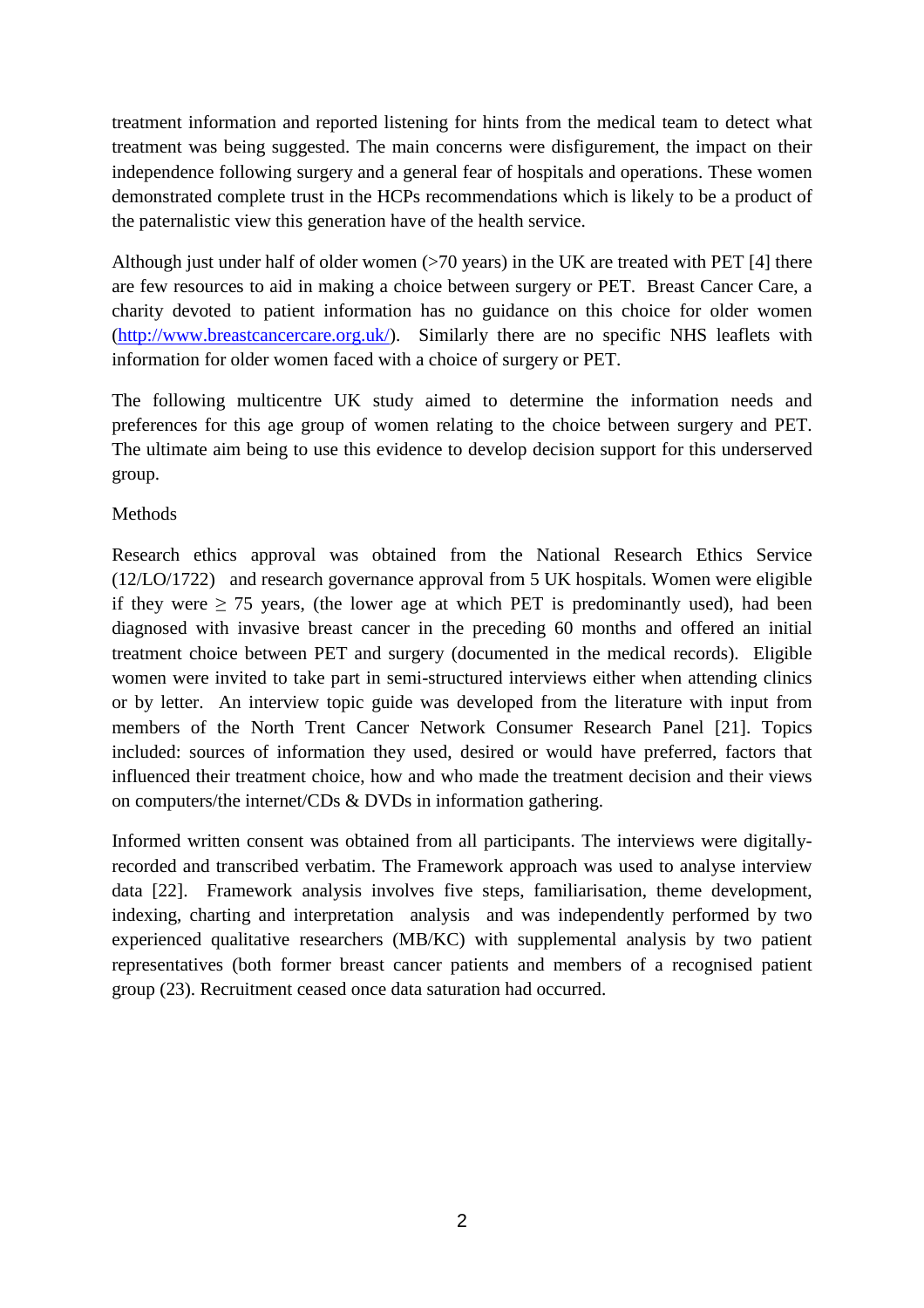### Results

Interviews were undertaken between, April and December 2013, with 33 purposively selected older women (median age 82, range 75-95 years) with breast cancer who had been offered a choice of PET or surgery at diagnosis. These women were between 3-60 months from diagnosis (median, 20 months). Twenty-two women received PET (median age, 83 years, range 76-91) and 11 underwent surgery (median age, 82 years, range 75-94) (9 mastectomy**,**(Mx) 2 wide local excision, (WLE). Interview duration ranged from 23 to 85 minutes (mean 50 minutes). The Framework analysis categorised the data into three themes:

- Theme 1- The impact of discovering breast cancer
- Theme 2 Treatment decision making
- Theme 3 Information use, preferred content and format

Theme 1: The Impact of discovering breast cancer

The women interviewed either had breast cancer identified as a consequence of investigations for other illnesses or had themselves discovered changes to their breast. Some  $(n=17)$  women talked of being shocked, frightened and worried when discovering a breast lump and immediately sought medical advice.

Other women (n=11) appeared less concerned and mentioned breast symptoms only when attending their general practitioner for other reasons. Several women waited until their domestic situation changed e.g. caring for a husband, before seeking medical advice. The possibility of symptoms being breast cancer was the first thought of some women and most were fatalistic about this. As illustrated by these two participants.

'.. I thought, '.. I'm going to die with this, so we'll base it round that'. (85yrs, PET)

'I just thought I have cancer and I wasn't bothered about it because let sleeping dogs lie. The less you know the less you bother about it,.' (90yrs PET)

Those who had experienced the death of a friend or family from cancer had distressing memories of the illness and the treatment. These experiences significantly contributed to the treatment decisions they made as seen from this extract,

'I just kept saying, 'Do what you've got to do, do what you've got to do'. We lost a daughter-in-law with breast cancer, she was only 26, and that's 30 years ago.. she would have still been alive if they'd have taken it off.' (84yrs, WLE)

### Theme 2: Treatment decision making

The second theme to emerge was how breast cancer treatment options were considered and decisions made among this group of women. Most  $(n = 22)$  women said that they had been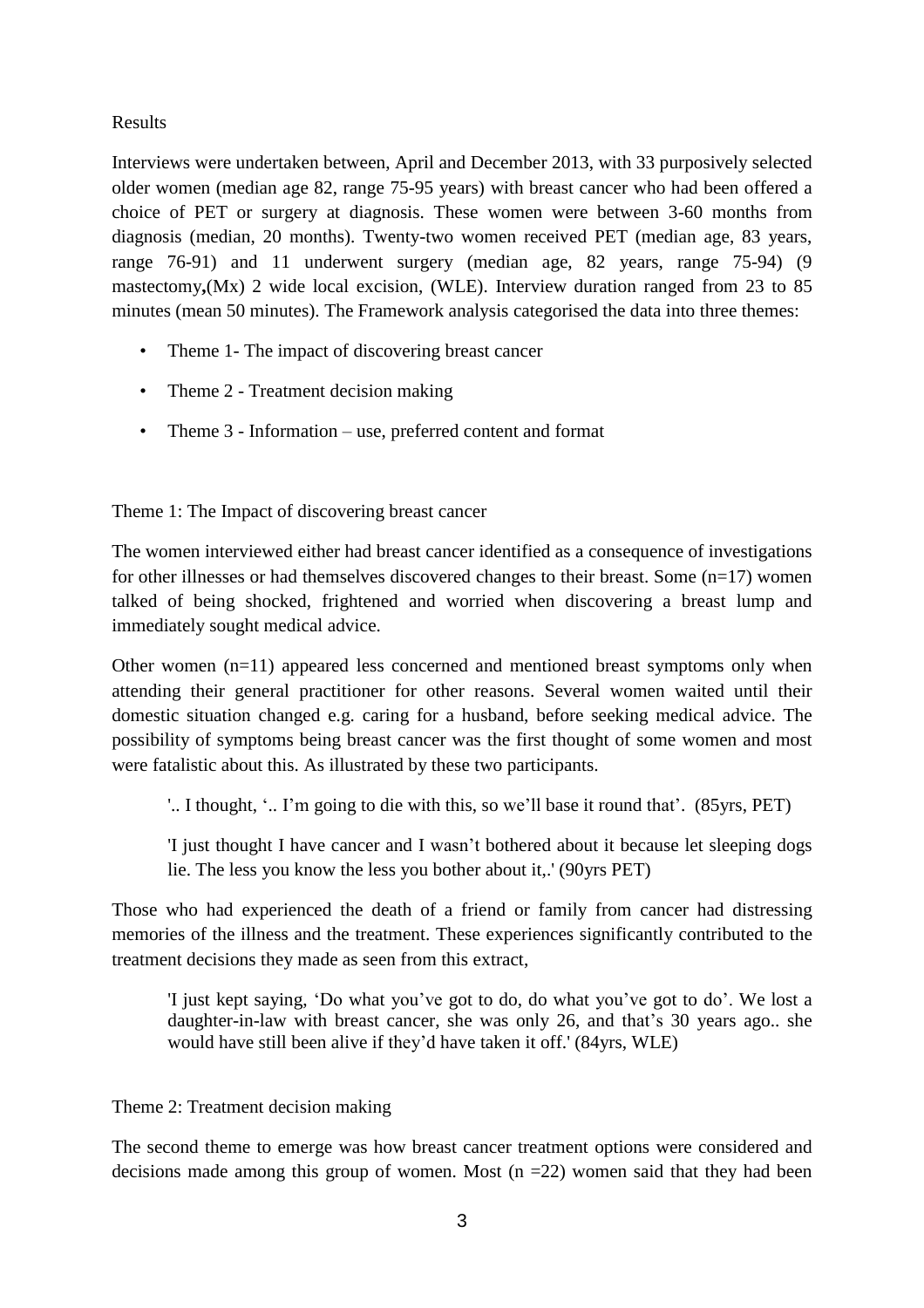given a choice and were pleased with their discussion and involvement in the decision making process.

However, others said they did not wish to make a choice themselves as they feared making the 'wrong' decision. Several women felt that treatment should be decided by the doctors who had specialist knowledge of breast cancer.

A small number of women (n=5) also reported asking the HCP which treatment option they would recommend. This resulted in either, a direct recommendation, a refusal to recommend or a subtle recommendation within the offer of a choice of two options as can be seen from these extracts.

'..you're a bit gobsmacked [when they give you a choice] you don't know what….' well obviously, he deals with that all day and every day so I just said, 'Well what do you advise?'..I mean what do you see these people for if not to take their advice?' (81 yrs WLE)

'I said 'well I don't know, what would you do?', very diplomatically she [nurse] said 'well if I was advising my mother I would advise her to have the tablets', which I thought was a nice way of putting it without directly telling they advised so that's what I did. ' (80yrs PET)

When asked who made the final decision most women felt they had (n=24). Some had decided based on verbally received information and discussion with the HCP and so this could be seen as a shared decision. Eight women eventually had their decision overtly made for them as four has a medical condition precluding surgery and the other four could not make a decision themselves. Others  $(n=19)$  made immediate decisions on preconceived ideas of surgery or cancer often related to previous cancer treatment experience of family or friends.

Fourteen women said that they had thought about what treatment they would want or not want prior to receiving a cancer diagnosis or having a discussion with a HCP. This women was typical of some,

'… I'd already made my mind up because I knew it was cancer…– you know in my own mind and made my mind up that I was having the breast taken off.' (80yrs Mx**)**

It was common for women who said they had made their own decision to want the approval of the HCP for their decision. As this women said,

'He [Surgeon] seemed pleased with my decision.' (76yrs, Mx)

After arriving at a decision almost all women stated that they were either 'satisfied' or 'happy' with their treatment choice. Only one woman was dissatisfied with her treatment choice and said that in hindsight she would have chosen mastectomy instead of a WLE because she could have avoided travelling for radiotherapy.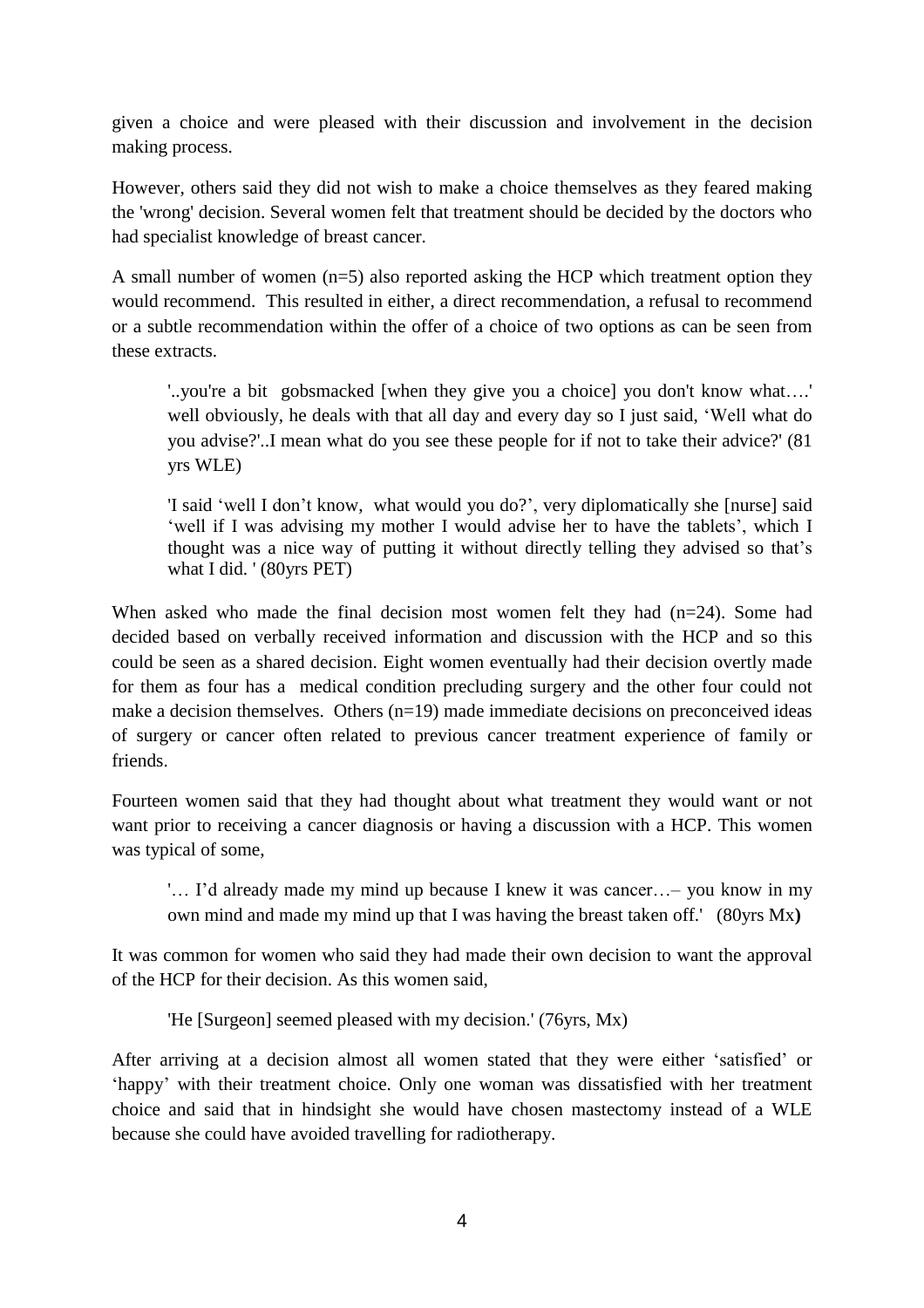It was evident that most women chose PET to avoid surgery. The reasons for this being, their age, feeling physically or mentally unable to withstand surgery, fear of surgery or anaesthesia, impact on independence and for a small number the belief that surgery would stimulate other illnesses. As these women said,

'I was extremely tired,…and I knew I couldn't cope with surgery. I thought if there was any alternative, I would like to go for that.' (80yrs, PET)

'..I decided the years I've got left... I'm not messing about going into hospital...' (95yrs, PET)

Women talked openly about not being afraid of death. There was an implied assumption and acceptance amongst this group that having PET might result in them dying sooner than if they chosen surgery with many stating that they would have chosen surgery had they been younger. Women who chose PET said it had no negative impact on their lives as most of them already took regular medication so having an extra tablet was not viewed as problematic.

The words 'get rid of it' were frequently associated with women's reasons for choosing surgery. This woman's comment was typical of surgery patients:

'my reaction immediately was '*get rid of it*'…cut it off' (79yrs, Mx)

Some women chose mastectomy and not WLE to avoid further treatment particularly radiotherapy. As one said,

'Right, I said, 'let's *get rid of it,* at my age,' so I went for a full (mastectomy]. But if I [h]adn't have had a [mastectomy] I'd have to have had radiotherapy...' (75yrs, Mx)

One patient chose surgery as she was not convinced that PET would be effective.

Several women felt they were 'steered' towards a particular treatment i.e. younger women towards surgery and older women towards PET. However, seven women had chosen not to take what they perceived to be the doctors' recommendation.

All the women interviewed stated that the information they received at diagnosis was given verbally by the clinician and for most this was supplemented by a general breast cancer treatment booklet and discussion with a breast care nurse (BCN). Some (n=14) felt they had received enough information, written or verbal, to make a decision. Whilst some reported receiving 'lots of information' in booklet form, others did not recall being given any. The women were divided in whether they read the information. Some decided they would not read it as it was frightening or they trusted the doctors and therefore had no reason to read it. A small number said they read everything  $(n=7)$ . Only two women at the younger end of the age range sought further information, one bought a book about breast cancer and another used the internet.

In addition to reading the information given, being able to *discuss* treatment options with the HCPs was appreciated. Those women who were asked during the interview if they received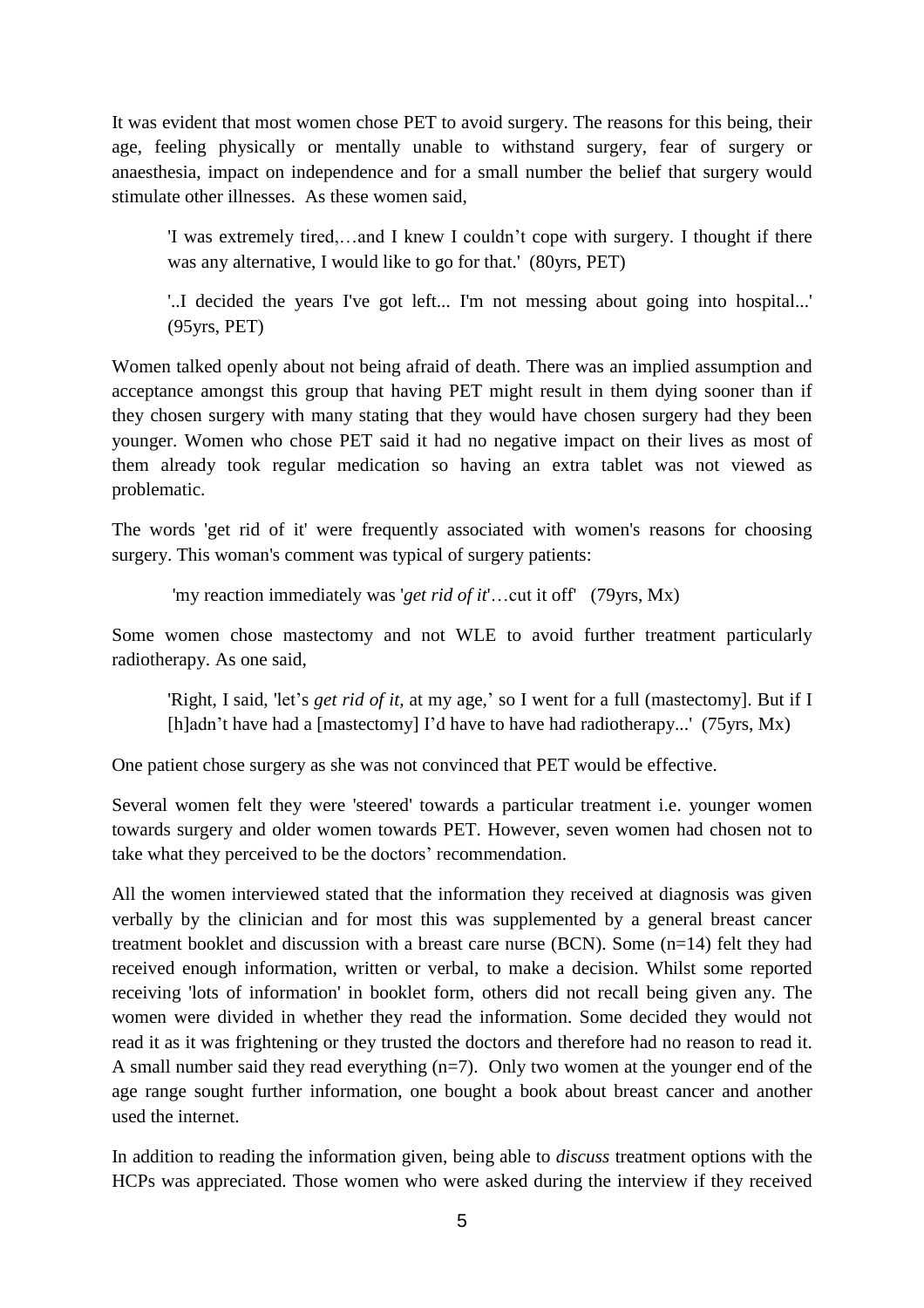enough written information would respond by saying they would have liked more *discussion*. It was rare to ask for more written information.

When asked by the researcher most women found it difficult to articulate what information they needed to make a treatment decision. It was only with significant prompting and further questioning that they were able to identify items.

Theme 3: Information - use, preferred content and format

Most women, regardless of treatment choice, wanted details about the different treatment options and most importantly their impact on physical function, self-care, and the practicalities of treatment e.g. travel arrangements for appointments, prescription collection and post-op care.

Women wanted targeted information that was personal to them and presented in an uncomplicated jargon free style. As these women said,

'I didn't want to go and talk about somebody else's operation or care because that wasn't mine. I wanted to know about myself ' (87yrs, PET)

'You see if they get big words and things like that... well you lose interest don't you?' (76yrs, Mx)

Some women felt that they did not need additional information other than that received verbally from the HCPs. There was little desire for large volumes of information. As this woman said,

'.. why would you need all the other information? It's only extra worrying.' (81yrs, PET)

There was a general consensus that an information booklet comprising the advantages and disadvantages of each treatment option would have been a helpful adjunct to the understanding the options following the consultation.

During the interviews women were shown various formats of breast cancer information (booklets, option grids, DVDs, CDs, internet). Written information in the form of a booklet and an option grid were the preferred formats.

Option grids are one page tools that summarise information and compare different treatment options in a 'frequently asked questions' format, presented in everyday language (24). The women liked the succinct content and presentation style of these grids.

'.. when you've read about six pages you put it down..... and as you get older them six pages you never get past because you keep reading the same ones. By the next day you've forgotten what's saying. Yeah, that's good that because it gives you all your questions?' (94yrs, Mx)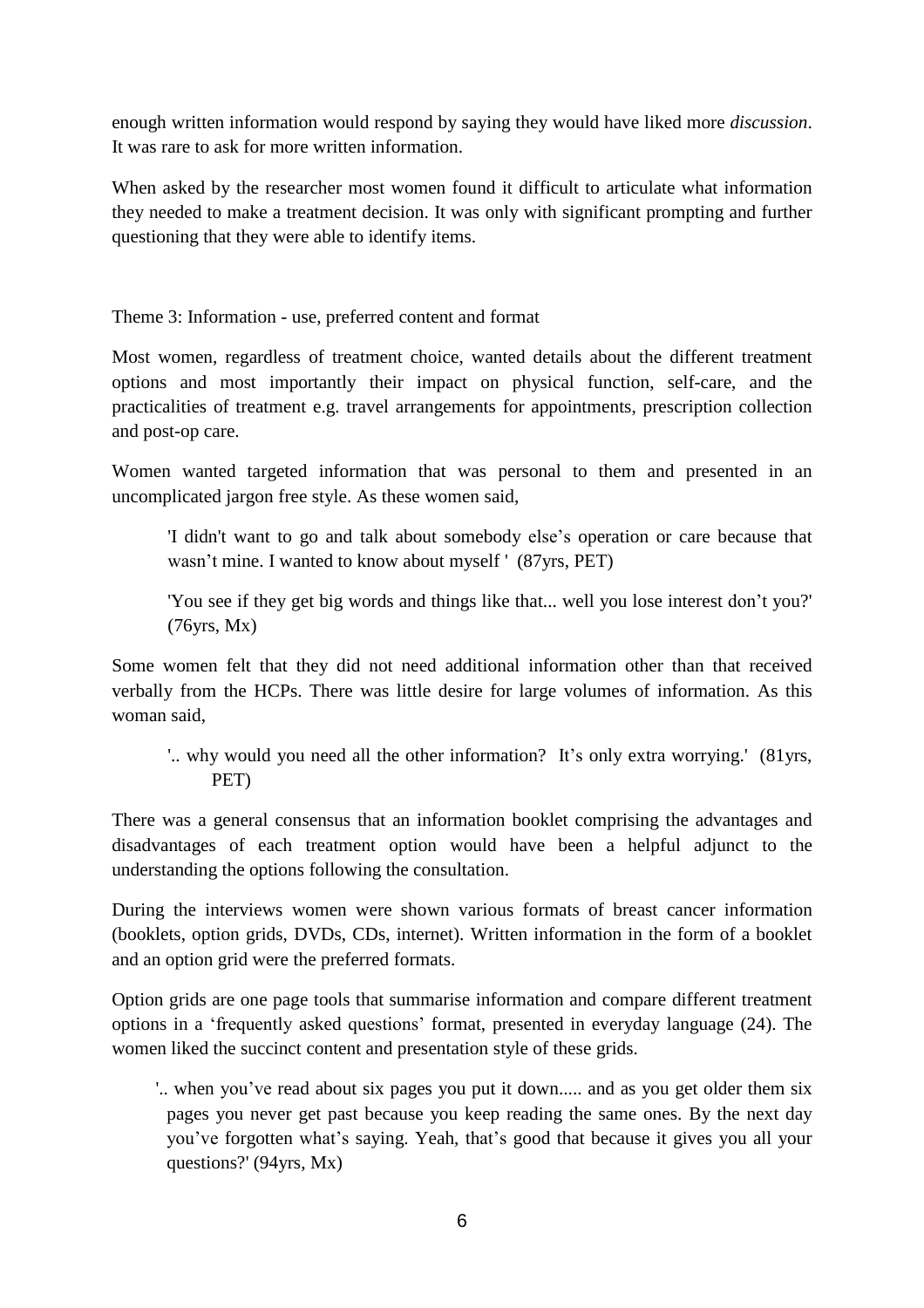' … I like this [option grid]. I think it is very clear.' (79yrs, Mx)

Of the women interviewed 10 stated they had access to the internet but only 5 said they used it and this was primarily for shopping or communicating with family and friends. One woman attempted to acquire additional information about treatment options. The large volume and lack of confidence in the credibility of the health information sites were cited as barriers.

When asked about finding breast cancer information this woman said:

'I've got it, [internet] but I don't bother about it very much…..'No, it would be the last thing I'd do [go to the internet]. (80yrs, PET)

There were also issues around having and retaining the ability to use computers and navigating the internet.

'I'm on the internet and I do emails… but I'm not very good at it. (75yrs, Mx)

The CD/DVD format was not favoured by most of the women because they did not own a CD/DVD player or lacked confidence to use.

Women were shown examples of bar charts, pictograms, frequency and percentage displays and asked whether they felt these helped their understanding of the risks and benefits of treatment options. All said they did not add to their understanding and for some they were confusing or frightening.

Photographs of women post-operatively were disliked however, simple diagrams showing post-operative scars were felt to be informative.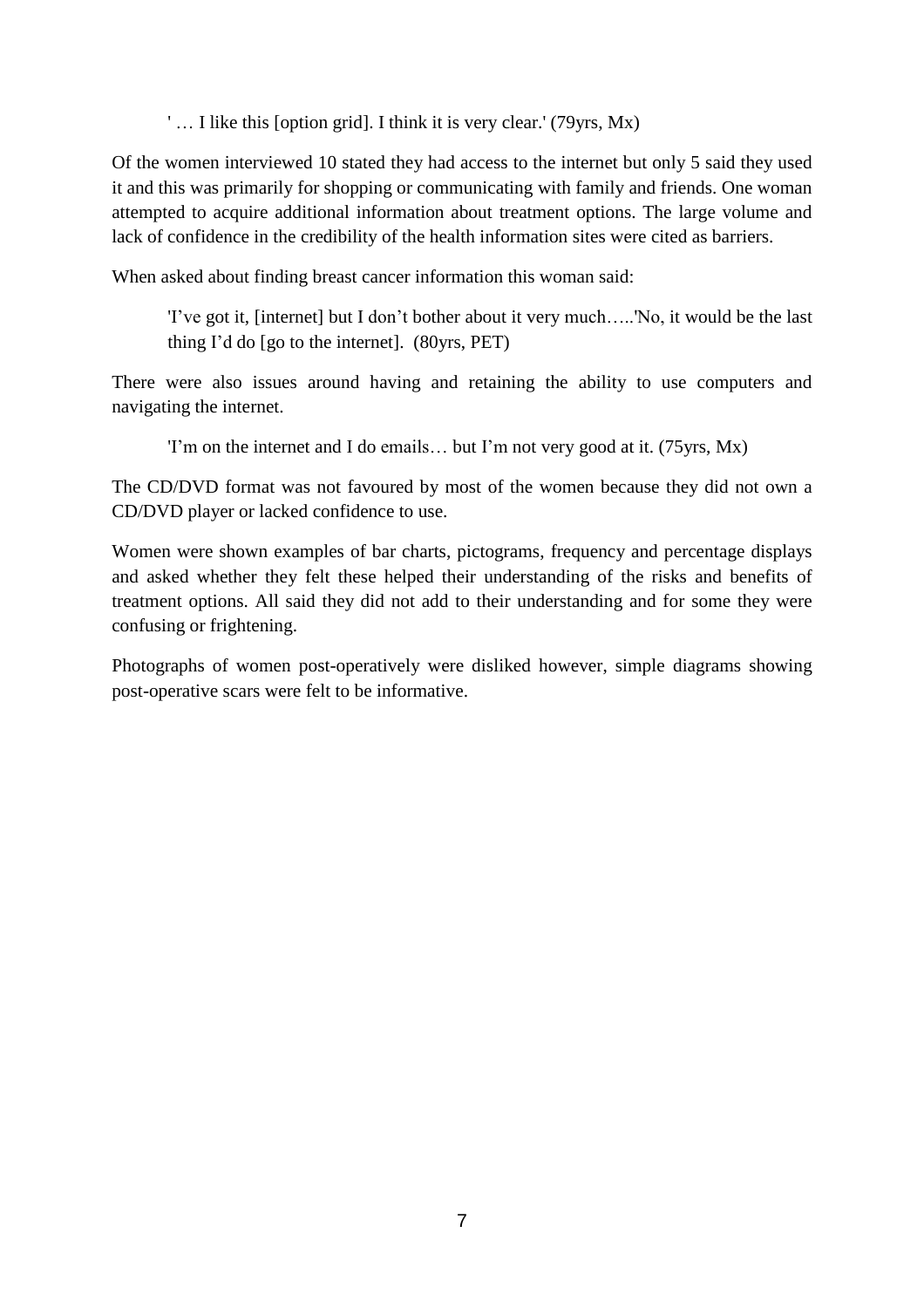#### Discussion

In line with previous studies [10,11] there was a general consensus regarding the information women required when considering different treatment options for breast cancer. Information of greatest importance was the impact of treatment on self-care and physical function. Additionally information on the timelines for treatment events e.g. dates of surgery, length of hospital stay, and the practicalities of treatment e.g. would they need care after surgery, where would they get their medication, were of high importance.

The current literature is contradictory with regard to the amount of information older women desire to facilitate treatment decisions. Some studies report that older people want less information [25], others that their information needs are similar to younger women [26]. This study found the level and amount of information desired was variable but tended towards limited amounts which was received verbally and supported by written text. In line with the findings of Jing-Wen Jong and colleagues [10] this study found women who reported having *discussed* the information they received were also likely to state that they played an active or shared role in treatment decision making. The opportunity to discuss treatment options was also associated with women expressing high levels of satisfaction with the quality of their care.

Previous studies point to older patients being more passive in decision making [4,20, 27] with a tendency to delegate responsibility to their doctors, family and friends [28,29,30]. Many of the women in this study stated that they made the final treatment decision but also reported the need for reassurance or approval for their decision from the HCPs. It is possible that their view of the decision making process represents the lack of an imposed treatment by the doctor but may still reflect the preference of the doctors or other HCP [31]. The impact of patients' choice on surgical rates in older women was investigated by Lavelle and colleagues [32] who conclude that actively opting out of surgery is unlikely to be the reason fewer older women undergo surgery. This study found older women wish to be active decision makers with women frequently reporting making an instant decision about their treatment choice either before a confirmed diagnosis or immediately after. Making a decision quickly was something that many women either felt was expected by the HCP or was a personal need to have a plan to deal with the threat and uncertainty of breast cancer [33].

Information is a pre-requisite for informed decision making [9,34,35]. Although there is a large amount of literature to inform younger women faced with treatment choices in early breast cancer there is little that addresses the specific needs of older women. All women interviewed said they had received enough information, and in line with other studies did not seek further information [7,30] but for some the written information was sometimes overwhelming (31) with much of the content not of interest to them. Faced with large amounts of unfamiliar and complex information or where decisions require high levels of cognitive processing (e.g. trade-offs), short-cuts in decision making are made [36]. To reduce the cognitive load a familiar, concrete item becomes the focus of the decision making at the expense of possibly more beneficial items being included in the decision. In this study women focussed heavily on the practicalities of treatment e.g. the need to travel for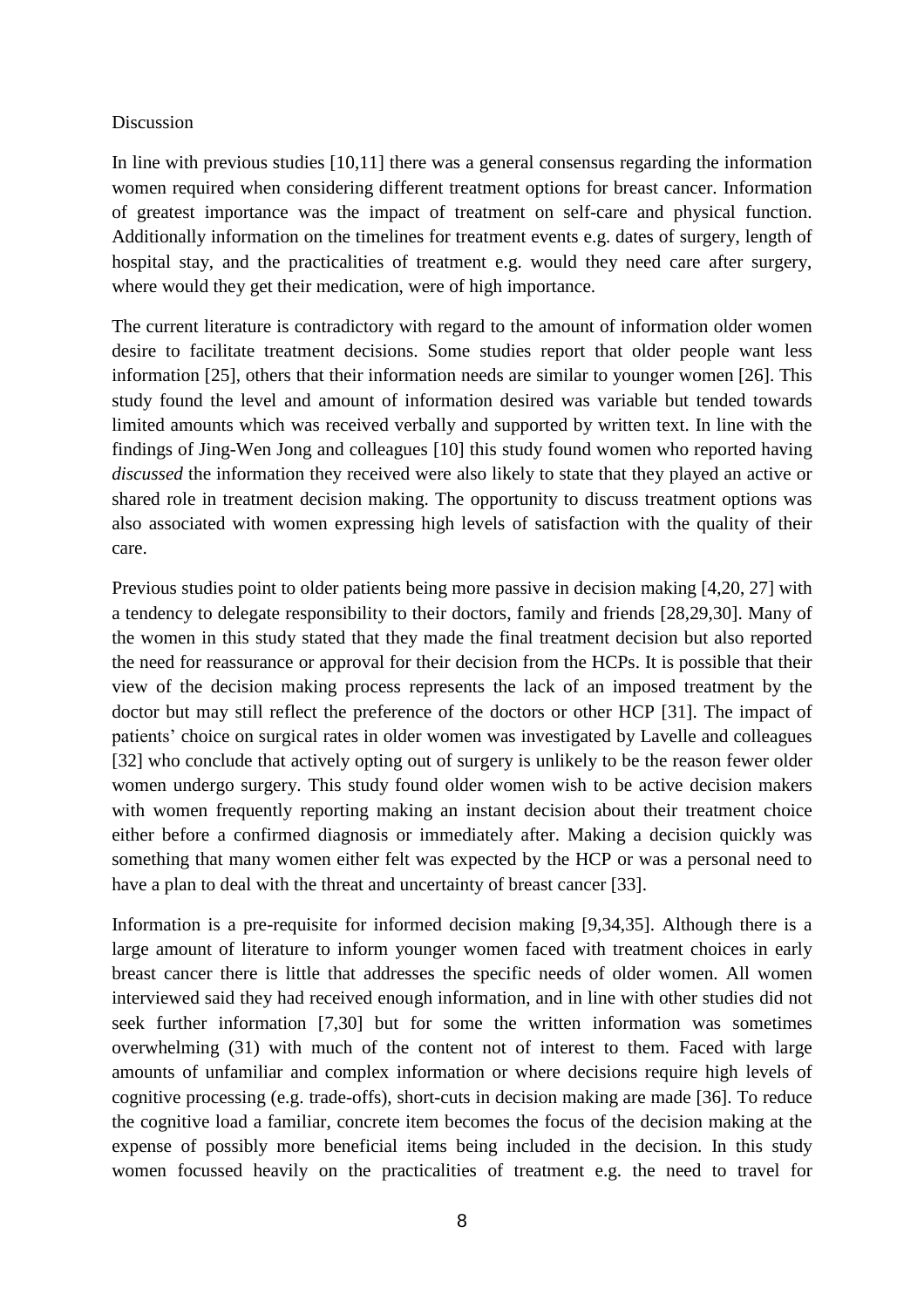radiotherapy, who would care for them after surgery, the need to care for a husband and ignored important factors such as the benefits of the other options.

To capitalise on the experiential style of decision making used by this group of women ( 36, 37,38), it is necessary to identify the most effective format, content and presentation of information. Making information more familiar and accessible by using clear, jargon-free language with the addition of uncomplicated diagrams will enhance the women's ability to make informed choices.

Simply reducing the amount of information given, making the unfamiliar more inviting, and 'tailoring' the information to the individual can help to increase patient understanding and aid in decision making. Hawkins and colleagues [19] identified the need for more specific information for older people with cancer and suggests that risk should be tailored to the individual as general statistics do not provide the desired information. However, identifying the most effective way to describe risk and benefit is difficult since the literature is conflicting. Graham et al (2009) [38] support the use of words with quantification whilst Fausset & Rogers (2012) [13] suggest percentages best communicate risk and benefit, particularly for people with a lower numeracy level, a category into which many older people are said to fall (39). In this study there is some evidence that words are preferred to numbers but the women were largely uninterested in this type of information. For most women statistics and / or graphs were not regarded as helpful, meaningful, or of interest and occasionally thought to be confusing and frightening.

It is acknowledged that a retrospective study, particularly one involving older people, will always be subject to inaccurate recall of events and details However despite this there is confidence in the data collected as many of the items raised were common amongst the women. The time lapse and the significance of the event also adds strength to the findings. The seriousness of breast cancer will make this a prominent issue in their lives and one which they appear to think of often. The time lapse also provides time to reflect on and evaluate the handling of the cancer and how it has affected their life since leading to more measured responses.

### **Conclusions**

The findings indicate that women want clear, succinct, tailored information in a format that is familiar and easy to use. Booklets, free of medical terminology, with careful use of graphical representations and simple diagrams are required. Most importantly women want the opportunity to discuss the information with an HCP.

This qualitative study has provided a rich description of the information needs of older women faced with a choice of surgery or PET for breast cancer and provides the foundation for further studies. The information will provide the basis for the design of decision support tools for older women faced with this choice in the future.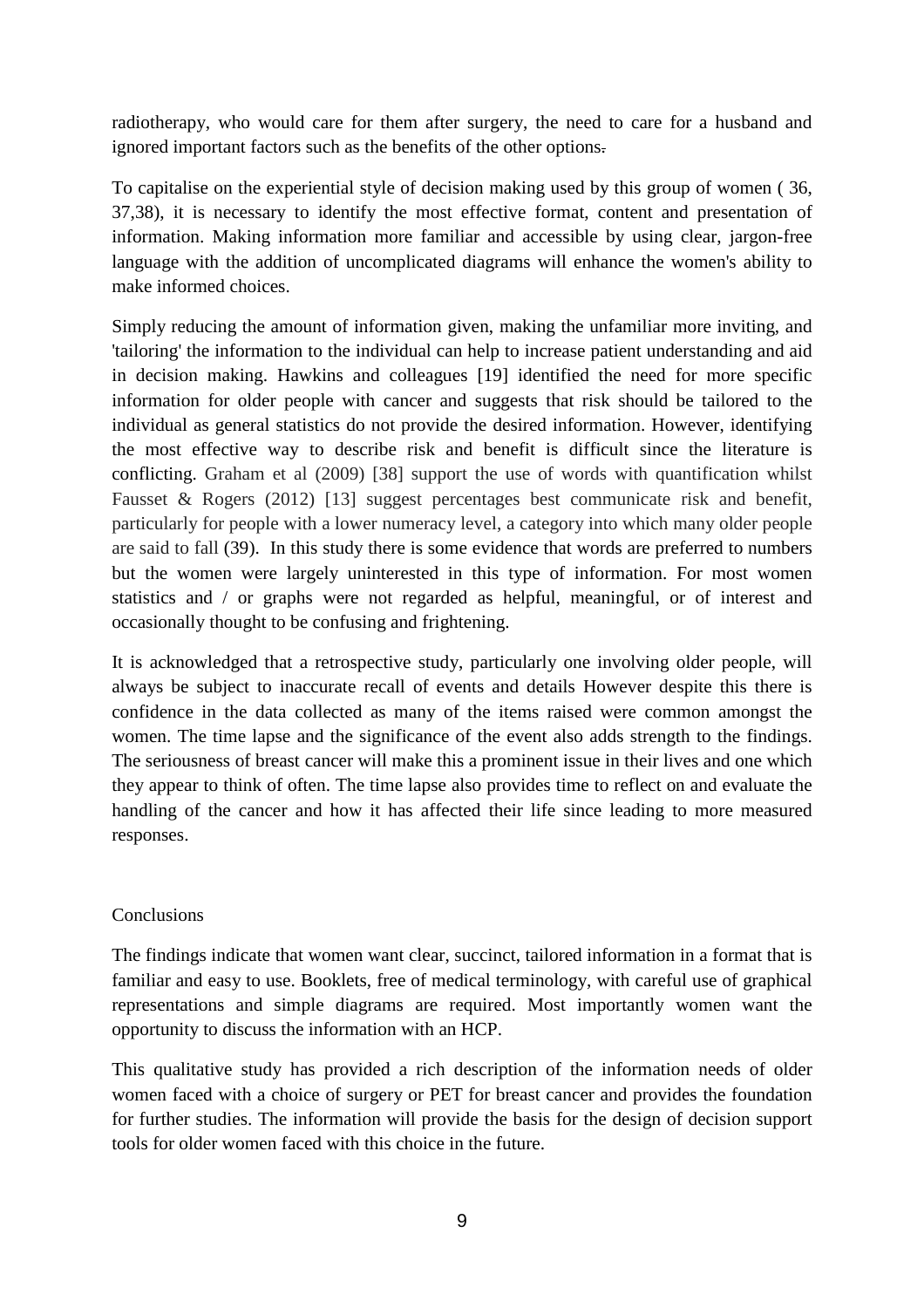#### **References**.

- 1. ONS Office of National Statistics 2013 http://www.ons.gov.uk/ons/rel/vsob1/cancerstatistics-registrations--england--series-mb1-/index.html
- 2. Moller H' Flatt G, Moran A. High cancer mortality rates in the elderly in the UK. *Cancer Epidemiol*. 2011 Oct;35(5):407-12. doi: 10.1016/j.canep.
- 3. Early and locally advanced breast cancer: diagnosis and treatment National Institute for Health and Clinical Excellence guideline; 2009. http://www.nice.org.uk/guidance/CG80. Accessed 18/5/14
- 4. Moneypenny I*. Breast Cancer Clinical Outcome Measures Project: 3 rd Year Report December 2007.*
- 5. Morgan JL, Reed MW, & Wyld L. Primary endocrine therapy as a treatment for older women with operable breast cancer–A comparison of randomised controlled trial and cohort study findings. *European Journal of Surgical Oncology (EJSO)*, 2014; *40*(6), 676-684.
- 6. Morgan J, Wyld L, Collins KA, Reed MW. Surgery versus primary endocrine therapy for operable primary breast cancer in elderly women (70 years plus) *The Cochrane Library* 2014; 5 DOI: 10.1002/14651858.CD004272.pub3
- 7. Degner LF, Kristjanson LJ, Bowman D, Sloan JA, Carriere KC, O'Neil J, Bilodeau B, Watson P & Mueller B. Information needs and decisional preferences in women with breast cancer. *JAMA*. 1997;277:1485-1492
- 8. Sanson-Fisher R, Girgis A, Boyes A, Bonevski B, Burton L, & Cook B, The Supportive Care Review Group. The unmet supportive care needs of patients with cancer. *Cancer*.2000;88:226-237
- 9. Vogel BA, Bengel J, & Helmes AW. Information and decision making: Patients' needs and experiences in the course of breast cancer treatment. *Patient Education and Counseling.*2008; 71:79-85.
- 10. Jing-Wen Wong J, D'Alimonte L, Angus J, Paszat L, Soren B, & Szumacher E. What Do Older Patients with Early Breast Cancer Want to Know While Undergoing Adjuvant Radiotherapy? *Journal of Cancer Education.*2011;*26:, 254-261*
- 11. D'Alimonte L, **Angus** J, Wong-Wen, J, Paszat L, Soren, B, Szumacher E, Working Toward a Decision: The Development and First Impressions of a Decision **Aid** for Older Women with Early-stage Breast Cancer *Journal of Medical Imaging and Radiation Sciences.*2012; 43.
- 12. Pinquart M & Duberstein PR. Information needs and decision-making processes in older cancer patients. *Critical Reviews in Oncology/Hematology*. 2004; 51:69–80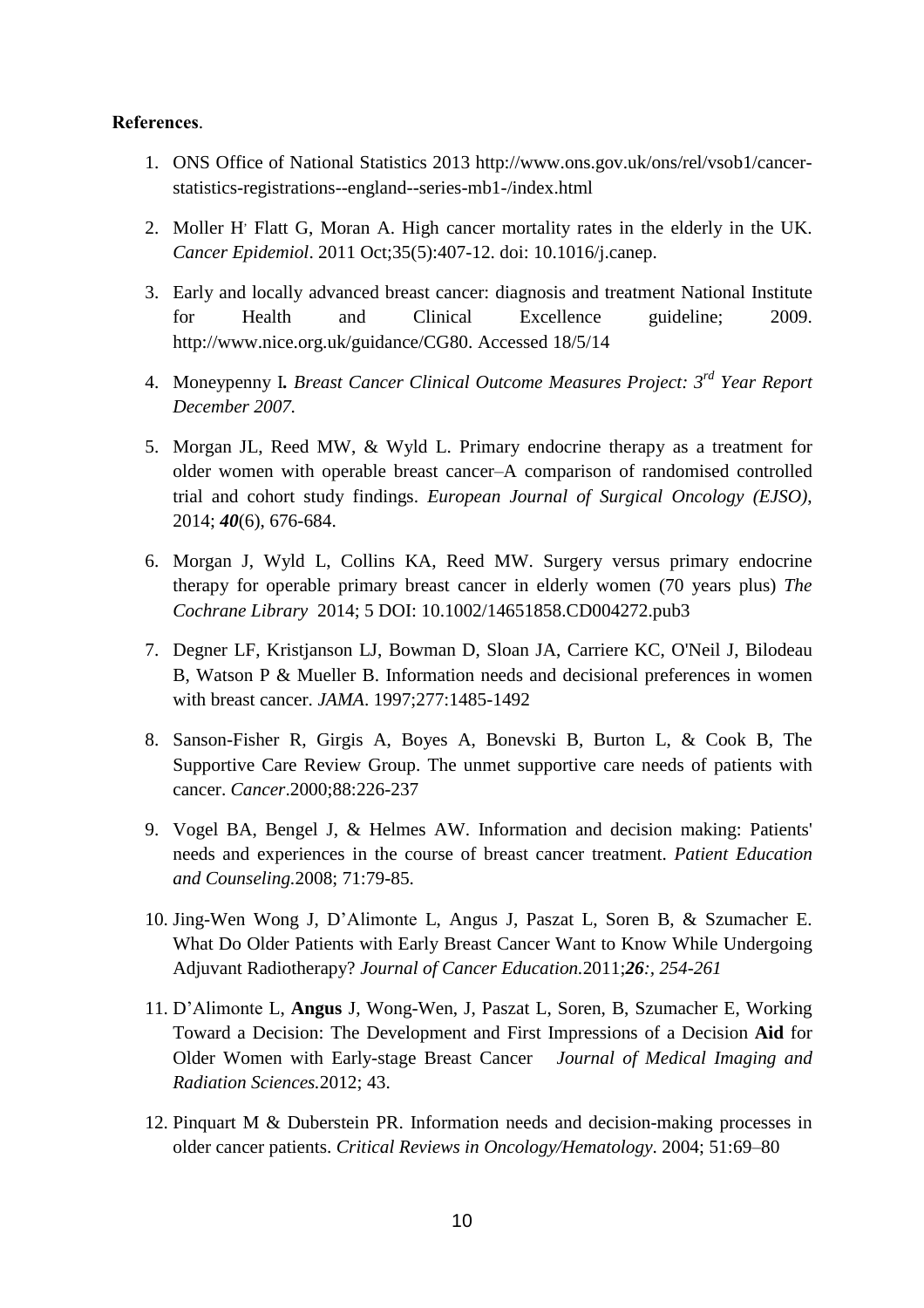- 13. Fausset CB, & Rogers WA. Younger and older adults' comprehension of health risks probabilities: Understanding the relationship between format and numeracy. *Proceedings of the Human Factors and Ergonomics Society 56th Annual Meeting* 2012
- 14. Tahir M, Robinson T, & Stotter A. How not to neglect the care of elderly breast cancer patients? *The Breast.* 2011;20:293-296.
- 15. Crooks, DL. Older women with breast cancer: New understandings through grounded theory research. *Health Care for Women International*. 2001; 22:99–114.
- 16. Hawley ST, Lantz PM, Janz NK et al. Factors associated with patient involvement in surgical treatment decision making for breast cancer. *Patient Educ Couns* 2007; 65: 387–395.
- 17. Strohschein FJ, Bergman H, Carnevale FA, et al.. Patient decision making among older individuals with cancer. *Qualitative Health Research* 2011;21 :900 - 926
- 18. Han WT, Collie K, Koopman C, et al. Breast cancer and problems with medical interactions: Relationships with traumatic stress, emotional self-efficiency and social support. *Psycho-oncology* 2005;14:318 – 330
- 19. Hawkins NA, Pollack LA, Leadbetter S, Steele WR, Carroll J, Dolan JG, Ryan EP, Ryan JL & Morrow GR Informational Needs of Patients and Perceived Adequacy of Information Available Before and After Treatment of Cancer. *Journal of Pychosocial Oncology* 2008;.26:2-16
- 20. Husain LS, Collins K, Reed MW, et al. Choices in cancer treatment: a qualitative study of the older women's (>70 years) perspective. *Psycho-oncology*. 2008;17: 410- 416*.*
- 21. Collins K, Stevens T. Can Consumer Research Panels form an effective part of the cancer research community? *Clinical Effectiveness in Nursing,* 2006; 9 (3-4): 112- 118.
- 22. Spencer L, Ritchie J & O'Connor W. Chp 8;Analysis: Practices, Principles and Processes *In Qualitative Research Practice*. Ritchie J, Lewis J (eds) 2008; 199-218. Sage Publications: London.
- 23. Collins K, Boote J, Ardron D, Gath J, Green T, Ahmedzai S (2014) Making patient and public involvement in cancer and palliative research a reality: academic support is vital for success. *British Medical Journal Supportive and Palliative Care* 0;1-4.
- 24. Marrin K, Brain K, Durand M et al. Fast and frugal tools for shared decision-making: how to develop Option Grids. *European Journal for Person Centered Healthcare,* 2013; 1(1):240-245.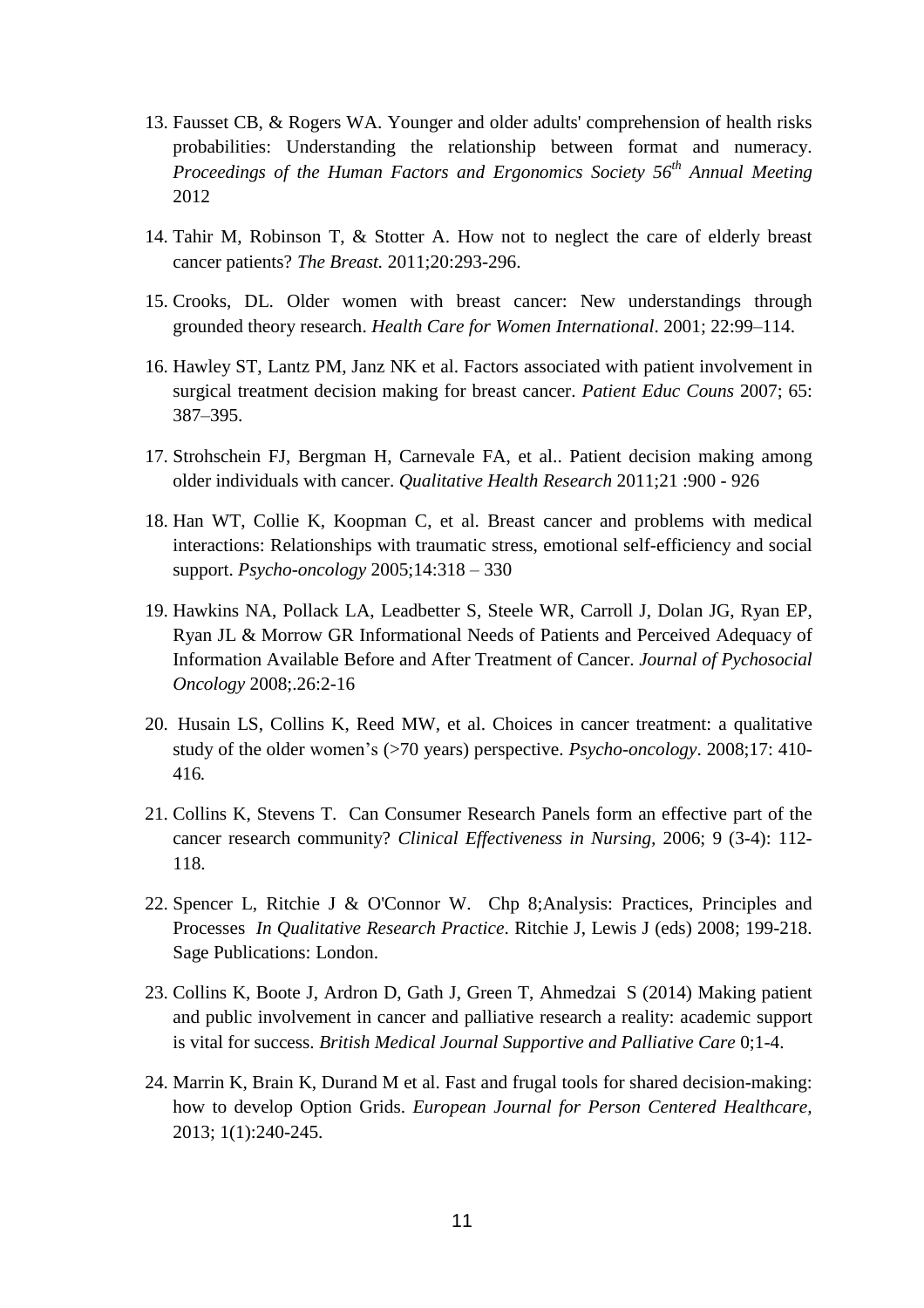- 25. Ankem K. Factors influencing information needs among cancer patients: A metaanalysis. *Library & information science research*, 2006;*28*(1), 7-23.
- 26. Cox A, Jenkins V, Catt S, Langridge C, & Fallowfield L. Information needs and experiences: An audit of UK cancer patients. *Eur.J.Oncol.Nurs;*2006
- 27. Caldon LJM, Walters SJ, Reed MWR. Changing trends in the decision making preferences of women with early breast cancer. *British Journal of Surgery.* 2008;95:312-318.
- 28. Liang W, Burnett CB, Rowland JH, et al. Communication between physicians and older women with localised breast cancer: Implications for treatment and patient satisfaction. *J Clin Oncol.* 2002;20:1008 – 1016
- 29. Kenny P, Quine S, Shiell A & Cameron S. Participation in treatment decision making by women with early stage breast cancer. *Health Expectations*. 1999;2;:159-68
- 30. Schonberg, M.A., Silliman, R.A., McCarthy, E.P., Marcantonio, E.R. (2012) Factors Noted to Affect Breast Cancer Treatment Decisions of Women Aged 80 and Older. *The American Geriatrics Society,* **60,**(3),538-544
- 31. Hamaker ME, Bastiaannet E, Evers D, Van de Water W, Smorenburg CH, Maartense E, Zeilemaker AM, Liefers GJ, van der Geest L, de Rooij SE, van Munster BC, Portielje JEA Omission of surgery in elderly patients with early stage breast cancer. *Eur J Cancer* 2013;49: 545–552.
- 32. Lavelle K, Sowerbutts AM, Bundred N, Pilling M, Degner L, Stockton C, & Todd C. Is lack of surgery for older breast cancer patients in the UK explained by patient choice or poor health & quest; A prospective cohort study. *British journal of cancer;* 2013
- 33. Budner S. Intolerance of ambiguity as a personality variable. Journal of Personality 1962;30: 29-50
- 34. Blanchard CG. et al. "Information and decision-making preferences of hospitalized adult cancer patients." *Social science & medicine* 1988; 1139-1145.
- 35. Hibbard JH & Peters E. Supporting informed consumer health care decisions: Data Presentation Approaches that Facilitate the Use of Information in Choice. *Annual Review of Public Health.* 2003;24:413-433
- 36. Epstein, Seymour. "Integration of the cognitive and the psychodynamic unconscious." *American psychologist* 1994; 709. doi: 10.1037/0003-066X.49.8.709
- 37. Van Gerven PWM, Paas FGWC, Van Merriënboer JJG & Schmidt HG. Cognitive load theory and aging: Effects of worked examples on training efficiency. *Learning and Instruction* 2002;*12*(1), 87-105.